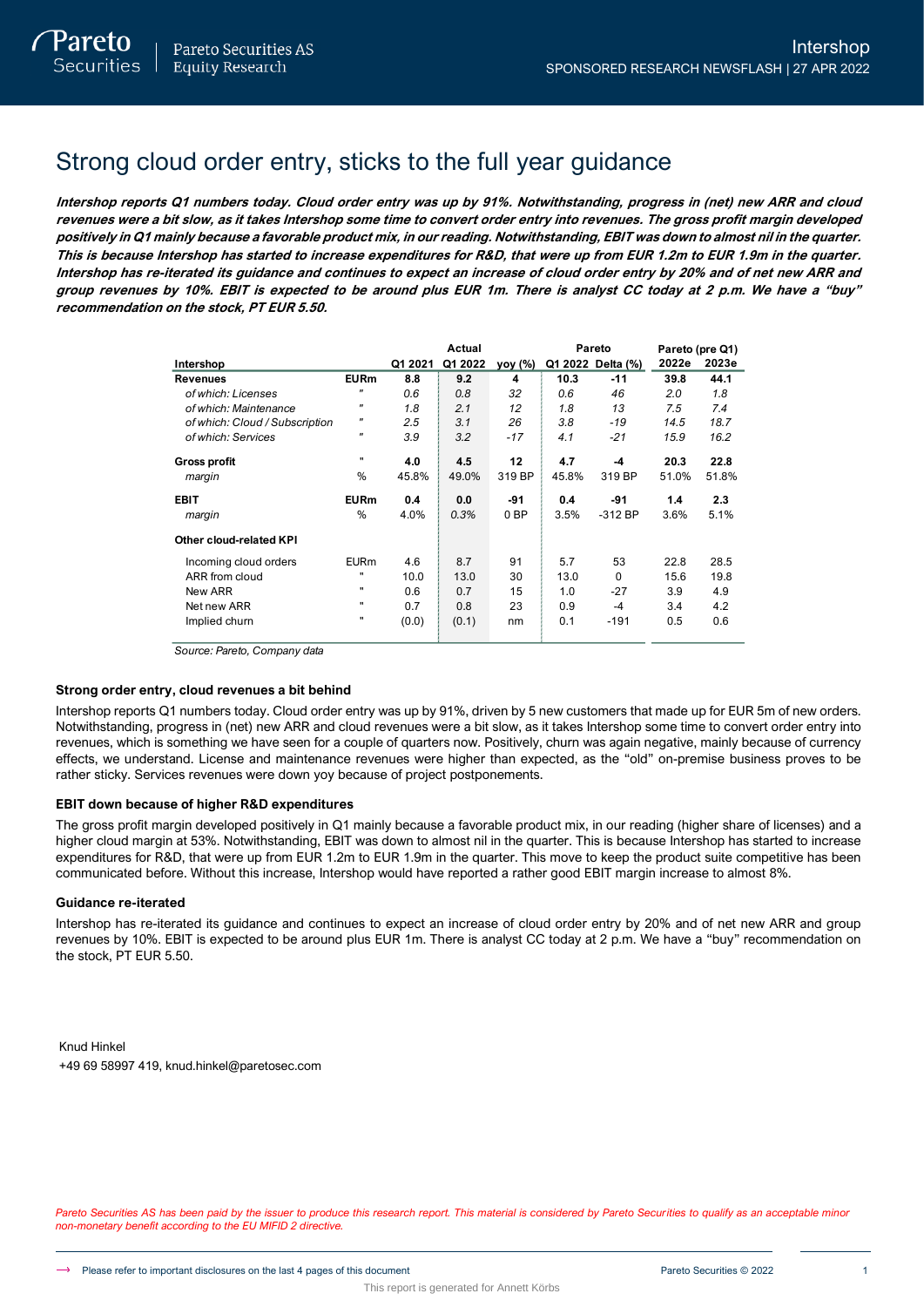# **Disclaimerandlegal disclosures**

**Origin <b>of the publication or report**<br>This publication or report originates from Pareto Securities AS, reg. no. 956 632 374 (Norway), Pareto Securiti es AS, Frankfurt branch, r eg. no. DE 320 965 513 / HR B 109177 (Germany) or Pareto Securities AB, reg. no. 556206-8956 (Sweden) (together the Group Companies or the "Pareto Securities Gr oup") acting through their common uni t Pareto Securiti es Research. The Group Companies are supervised b y the Financial Supervisory Authority of their respective home countries.

## **Content of the publication or report**

This publication or report has been prepared solely by Pareto Securities Research.

Opinions or s uggestions from Pareto Securities Research may deviate from r ecommendations or opinions presented by other departments or companies in the Pareto Securities Group. The<br>reason may typically be the result of differing time horizons, methodologies, contexts or other factors.

## **Sponsored research**

Please note that if this report is labelled as "sponsored research" on the front page, Pareto Securities has entered into an agreement with the company about the preparation of research<br>reports and receives compensation from the company for this service. Sponsored research is prepared by the Research Department of Pareto Securities without any instruction rights by the company. Sponsored research is however commissioned for and paid by the company and such material is considered by Pareto Securities to qualify as an acceptable minor non-monetary benefit according to the EU MiFID II Directive.

### **Basis and methods for assessment**

Opinions and price targets are based on one or more methods of valuation, for instance cash flow analysis, use of m ultiples, behavioral technical analyses of underlying market movements in combination with considerations of the market situation and the time horizon. Key assumptions of forecasts, price targets and projections in research cited or reproduced appear in the research material from the named sources. The date of publication appears from the research material cited or reproduced. Opinions and estimates may be updated in subsequent versions of the publication or report, provided that the relevant company/issuer is treated anew in such later<br>versions of the publication or report.

Pareto Securities Research may provide credit research with more specific price targets based on different valuation methods, incl uding the analysis of key credit ratios and other factors describing the securities creditworthiness, peer group analysis of securities with similar<br>creditworthinessand different DCF-valuations. All descriptions of loan agreement structures and loan agreement featur es are obtai ned from sources which Par eto Securiti es Research believes to be reliable, but Pareto Securities Research does not represent or warrant their accuracy. Be<br>aware that investors should go through the specific complete loan agreement before investing in any bonds and not base an investment decision based solely on information contained in this publication or report.

Pareto Securities Research has no fixed schedule for updating publications or reports.

Unless otherwise stated on the first page, the publication or report has not been reviewed by the issuer before dissemination. In instances where all or part of a report is presented to the issuer<br>prior to publication, the purpose is to ensure that facts are correct.

### **Validity of the publication or report**

All opinions and estimates in this publication or report are, regardless of source, given in good<br>faith and may only be valid as of the stated date of this publication or report and are subject to change without notice.

### **N o individual investment o r tax advice**

The publication or report is intended only to provide general and preliminary information to investors and shall not be construed as the basis for any investment decision. This publication or<br>report has been prepared by Pareto Securities Research as general information for private use of investors to whom the publication or report has been distributed, but it is not intended as a personal recommendation of particular financial instruments or strategies and thus it does not<br>provide individually tailored investment advice, and does not take into account the individual<br>investor's particular financial experience, investment objective and horizon or risk profile and preferences. The investor m ust particularly ensure the suitability of an investment as regards his/her financial and fiscal situation<br>and investment objectives. The investor bears the risk of losses in connection with an investment.

Before acting on any information in this publication or report, we recommend consulting your financial advisor

The information contained in this publication or report does not constitute advice on the tax consequences of making any particular investment decision. Each investor shall make his/her<br>own appraisal of the tax and other financial merits of his/her investment.

**Sources**<br>This publication or report may be based on or contain information, such as opinions, recommendations, es timates, price targets and valuations w hich emanate from Pareto Securities Research' analysts or representatives, publicly available information, information from other units<br>or companies in the Group Companies, or other named sources.

To the extent this publication or report is based on or contains information emanating from other<br>sources ("Other Sources") than Pareto Securities Research ("External Information"), Pareto Securities Res earch has deem ed the Other Sources to be reliable but neither the companies in the Par eto Securities Group, others associated or affiliated with said compani es nor any other person, guarantee the accuracy, adequacy or completeness of the External Information.

# **Ratings**<br>Equity ratings:

| "Buy"  | Pareto Securities Research expects this financial instrument's total<br>return to exceed 10% over the next 12 months                   |
|--------|----------------------------------------------------------------------------------------------------------------------------------------|
| "Hold" | Pareto Securities Research expects this financial instrument's total<br>return to be between -10% and 10% over the next 12 months      |
| "Sell" | Pareto Securities Research expects this financial instrument's total<br>return to be negative by more than 10% over the next 12 months |

### **Analysts Certification**

Analysts Schmodhon<br>The research analyst(s) whose name(s) appear on research reports prepared by Pareto Securities Research certify that: (i) all of the views expressed in the research report accurately<br>reflect their personal views about the subject security or issuer, and (ii) no part of the research analysts' compensation was, is, or will be directly or indirectly related to the specific<br>recommendations or views expressed by the research analysts in research reports that are prepared by Pareto Securities Research.

The research analysts w hose names appears on research reports prepared by Pareto Securities<br>Research received compensation that is based upon various factors i ncluding Pareto Securities' total revenues, a portion of which are generated by Pareto Securities' investment banking activities.

#### **Limitation of liability**

Pareto Securities Group or other associated and affiliated companies assume no liability as regards to any investment, divestment or retention decision taken by the investor on the basis of this publication or report. In no event will entities of the Pareto Securities Group or other<br>associated and affiliated companies be liable for direct, indirect or incidental, special or consequential damages resulting from the information in this publication or report.

Neither the information nor any opinion which may be expressed herein constitutes a solicitation by Pareto Securities Research of purchase or sale of any securities nor does it constitute a solicitation to any person in any jurisdiction where solicitation would be unlawful. All information<br>contained in this research report has been compiled from sources believed to be reliable. However, no representation or warranty, express or implied, is made with respect to the<br>completeness or accuracy of its contents, and it is not to be relied upon as authoritative.

### **Risk information**

The risk of investing in certain financial instruments, including those mentioned in this document,<br>is generally high, as their market value is exposed to a lot of different factors such as the operational and financial conditions of the relevant company, growth prospects, change in interest rates, the economic and political environment, foreign exchange rates, shifts in market<br>sentiments etc. Where an investment or security is denominated in a different currency to the investor's currency of reference, changes in rates of exchange may have an adverse effect on the value, price or income of or from that investment to the investor. Past performance is not a<br>guide to future performance. Estimates of future performance are based on assumptions that may not be realized. When investing in individual shares, the investor may lose all or part of the investments.

### **Conflicts of interest**

Companies in the Pareto Securities Group, affiliates or staff of companies in the Pareto Securities Group, may perform services for, s olicit business fr om, make <sup>a</sup> market in, hold long or short positions in, or otherwise be interested in the investments (including derivatives) of any company mentioned in the publication or report.

In addition Pareto Securities Gr oup, or affiliates, may from time to time have a broking, advisory<br>or other relations hip with a company which is the subject of or referred to in the relevant Research, including acting as that company's official or sponsoring broker and providing<br>investment banking or other financial services. It is the policy of Pareto to seek to act as corporate adviser or broker to some of the companies which are covered by Pareto Securities Research. Accordingly companies covered in any Research may be the subject of marketing<br>initiatives by the Investment Banking Department.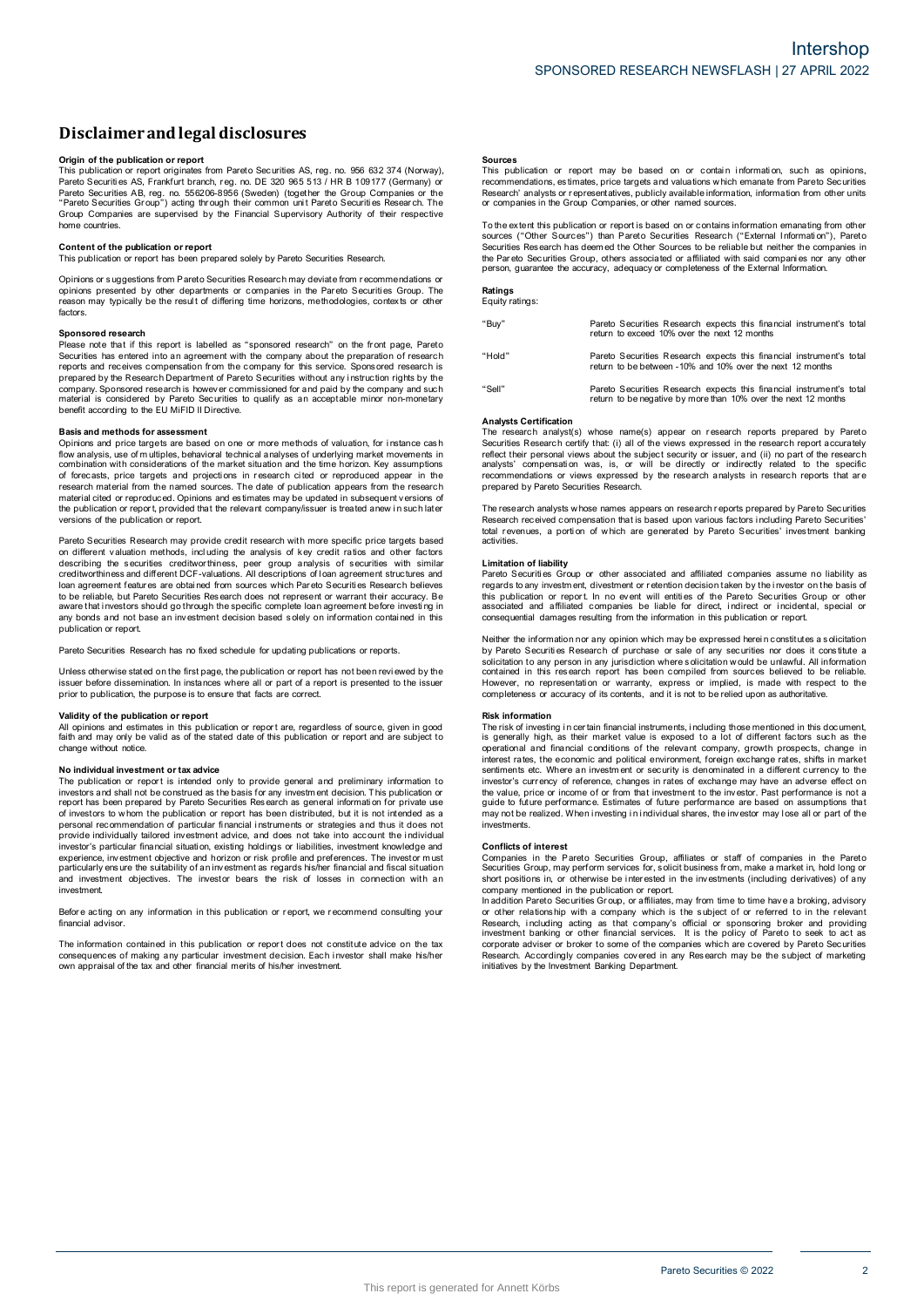To limit possible conflicts of interest and counter the abuse of inside knowledge, the analysts of<br>Pareto Securities Research are subject to internal rules on sound ethical conduct, the management of inside information, handling of unpublished research material, contact with other<br>units of the Group Companies and personal account dealing. The internal rules have been prepared in accordance with applicable legislation and relevant industry standards. The object of<br>the internal rules is for example to ensure that no a nalyst will abuse or cause others to abuse confidential information. It is the policy of Pareto Securities Research that no link exists between<br>revenues from capital markets activities and individual analyst remuneration. The Group Companies are members of national stockbrokers' associations in each of the countries in which the Gr oup Companies have their head offices. Internal rules have been developed i n accordance with recommendations issued by the stockbrokers associations. This material has been prepared<br>following the Pareto Securities Conflict of Interest Policy.

The guidelines in the policy include rules and meas ures aimed at achi eving a sufficient degree of independence between various departments, business areas and sub-business areas within the Pareto Securities Group in order to, as far as possible, avoid conflicts of interest from arising between such departments, business areas and sub-business areas as well as their customers.<br>One purpose of such measures is to restrict the flow of information between certain business areas and s ub-business areas within the Par eto Securities Group, wher e conflicts of i nter est may arise and to safeguard the impartialness of the employees. For example, the Investment Banking<br>departments and certain other departments included in the Par eto Securities Group are surrounded by arrangements, so-called Chinese Walls, to restrict the flows of sensitive information fr om such departments. The internal guidelines als o include, without limitation, rules aimed at securing the impartialness of, e.g., analysts working i n the Pareto Securities Research departments, restrictions with regard to the remuneration paid to such analysts, requirements<br>with respect to the independence of analysts from other departments within the Pareto Securities Group rules concerning contacts with covered companies and rules concerning<br>personal account trading carried out by analysts.

#### **Distribution restriction**

The securities referred to in this publication or report may not be eligible for sale in some jurisdictions and persons into whose possession this document comes s hould inform themselves about and observe any such restrictions. This publication or report is not intended for and must<br>not be distributed to private customers in the US, or retail clients in the United Kingdom, as defined by the Financial Conduct Authority (FCA).

This research is only intended for and may only be distributed to institutional investors in the United States and U.S entities seeking more information about any of the issuers or securities<br>discussed in this report should contact Pareto Securities Inc. at 150 East 52nd Street, New York, N Y 10022, Tel. 212 829 4200.

Pareto Securities Inc. is a broker-dealer registered with the U.S. Securities and Exchange Commission and is a member of FINRA &SIPC. U.S. To the extent required by applicable U.S.<br>laws and regulations, Pareto Securities Inc. accepts responsibility for the contents of this<br>publication. Investment products provid Securities Inc. or Par eto Securities Research. Investing in non-U.S. securities may entail certain risks. This document does not constitute or form part o f any offer for sale or subscription, nor shall it or any part of it form the basis of or be relied on in connection with any contract or<br>commitment whatsoever. The securities of non-U.S. issuers may not be registered with or subject to SEC reporting and other requirements. The information available about non-U.S.<br>companies may be limited, and non-U.S. companies are generally not subject to the same uniform auditing and reporting standards as U.S. companies. Market rules, conventions and<br>practices may differ from U.S. markets, adding to transaction costs or causing delays in the purchase or sale of securities. Securities of some non-U.S. companies may not be as liquid as<br>securities of comparable U.S. companies. Fluctuations in the values of national currencies, as well as the potential for governmental r estrictions on currency movements, can significantly erode principal and investment returns.

Pareto Securities Resear ch may have material conflicts of i nter est related to the production or distribution of this research report w hich, with regard to Pareto Securiti es Research, are disclosed herein.

## **Distribution in Singapore**

Pareto Securities Pte Ltd holds a Capital Markets Services License is an exempt financial advisor under Financial Advisers Act, Chapter 110 ("FAA") of Singapore and <sup>a</sup> subsidiary of Pareto Securities AS.

This report is directed sol ely to persons who qualify as "accredited investors", "expert investors" and "institutional investors" as defined in section  $4A(1)$  Securities and Futures Act, Chapter 289 ("SFA") of Singapore. This report is intended for general circulation amongst such investors and does not take i nto account the specific i nvestment objectives, financial situati on or particular needs of any particular person. You s hould seek advice from a financial adviser regarding the suitability of any product referred to in this report, taking into account your specific financial<br>objectives, financial situation or particular needs before making a commitment to purchase any such product. Please contact Par eto Securities Pte Ltd, 16 Collyer Quay, # 27-02 Income at Raffles, Singapore 049318, at +65 6408 9800 in matters arising from, or in connection with this report.

**Additional provisions on Recommendations distributed in the Canada<br>Canadian recipients of this research report are advised that this research report is not, and** under no circumstances is it to be construed as an offer to sell or a solicitation of or an offer to buy any securities that may be described herein. This research report is not, and under no<br>circumstances is it to be construed as, a prospectus, offering memorandum, advertisement or a public offering in Canada of such securities. No securities commission or similar regulatory authority in Canada has reviewed or in any way passed upon this research report or the merits of<br>any securities described or discussed herein and any representation to the contrary is an offence. Any securities described or discussed within this research report may only be distributed in Canada in accordance with applicable provincial and territorial securities laws. Any offer or sale in Canada of the securities described or discussed herein will be made only under<br>an exemption from the requirements to file a prospectus with the relevant Canadian securities regulators and only by a dealer properly registered under applicable securities laws or,<br>alternatively, pursuant to an exemption from the dealer registration requirement in the relevant province or territory of Canada in which such offer or sale is made. Under no circumstances is the information contained herein to be construed as investment advice in any province or territory of Canada nor should it be construed as being tailored to the needs of the recipient.<br>Canadian recipients are advised that Pareto Securities AS, its affiliates and its authorized agents are not responsible for, nor do they accept, any liability whatsoever for any direct or<br>consequential loss arising from any use of this research report or the information contained herein.

#### **Distribution in United Kingdom**

This publication is issued for the benefit of persons who qualify as eligible counterparties or professional clients and should be made available only to such persons and is exempt from the<br>restriction on financial promotion in s21 of the Financial Services and Markets Act 2000 in reliance on provision in the FPO.

### **Copyright**

This publication or report may not be mechanically duplicated, photocopied or otherwise reproduced, in full or in part, under applicable copyright laws. Any infringement of Pareto<br>Securities Research´s copyright can be pursued legally whereby the infringer will be held liable for any and all losses and expenses incurred b y the infringement.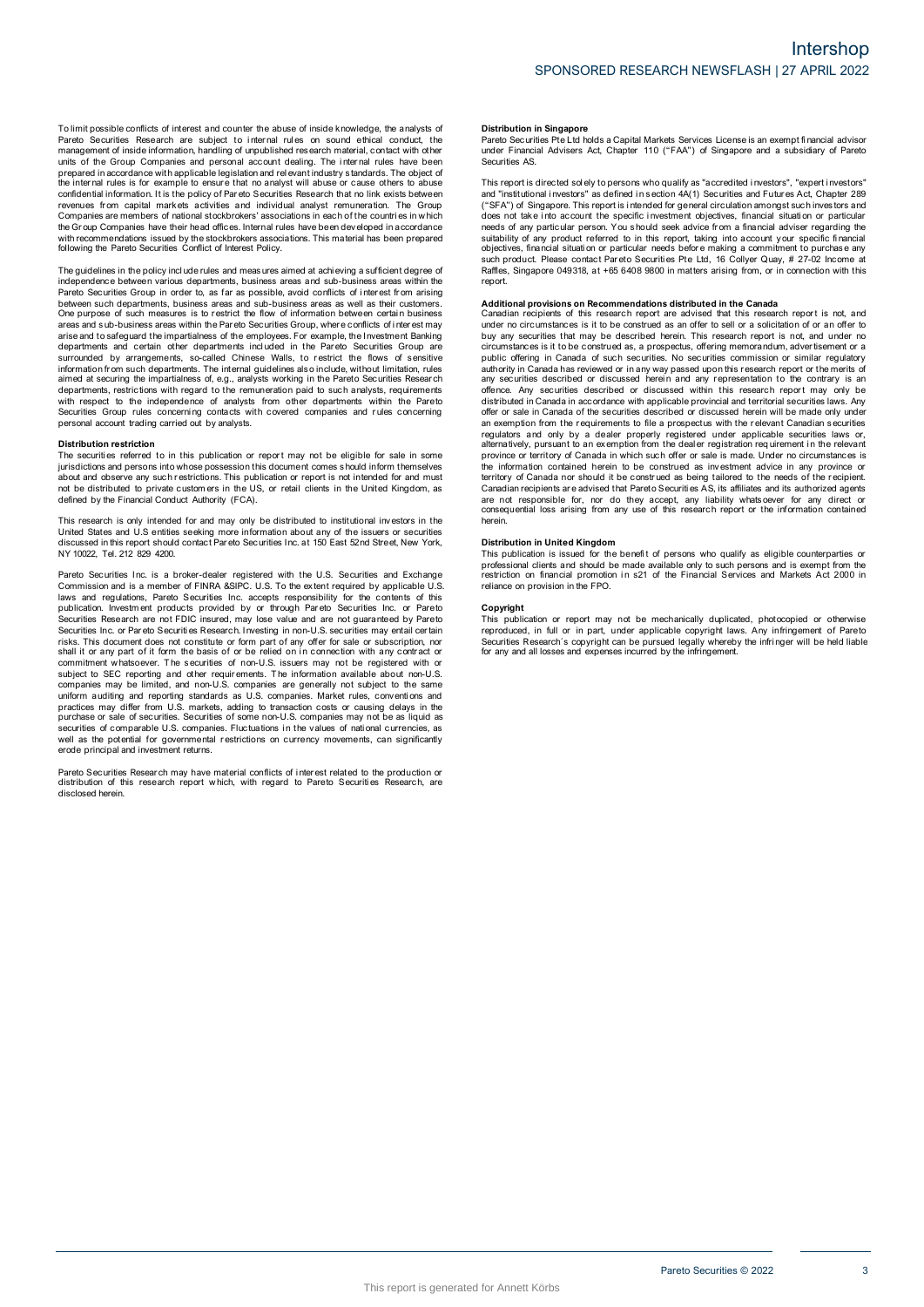# **Appendix A**

Disclosure requirements in accordance with Commission Delegated Regulation (EU) 2016/958<br>and the FINRA Rule 2241

The below list shows companies where Pareto Securities AS - together with affiliated companies The better that shows comparing write Prat ato Securities AS - together with all that comparing and/or persons – owns a net long position of the shares exceeding 0,5 % of the total issued share capital in any company where

| Companies                       | No. of shares | Holdings in % |
|---------------------------------|---------------|---------------|
|                                 |               |               |
| Bonheur                         | 240.958       | 0.57%         |
| Par eto Bank                    | 15.310.630    | 21.92%        |
| Selvaag Bolig                   | 4.314.865     | 4.60%         |
| Sparebank 1 Nor d-Nor ge        | 4.287.282     | 4.27%         |
| SpareBank 1 Ringer ike Hadeland | 100.000       | 0.64%         |
| Sparebank 1 SMN                 | 2.036.192     | 1.57%         |
| Sparebank 1 SR-Bank             | 1.934.632     | 0.76%         |
| SpareBank 1 Østf old Aker shus  | 1.232.229     | 9.95%         |
| SpareBank 1 Østlandet           | 3.833.163     | 3.61%         |
| Sparebanken Møre                | 1.054.030     | 2.13%         |
| Spar ebanken Sør                | 433.744       | 2.77%         |
| Sparebanken Vest                | 6.862.344     | 6.39%         |
| <b>NEXT Biometrics</b>          | 710.901       | 0.78%         |
| SpareBank 1 Sør øst-Nor ge      | 1.771.308     | 2.81%         |

Pareto Securities AS may hold financial instruments in companies where a recommendation has been produced or distributed by Pareto Securities AS in connection with rendering investment<br>services, including Market Making.

Please find below an overview of material interests in shares held by employees in Pareto<br>Securities AS, in companies where a recommendation has been produced or distributed by<br>Pareto Securities AS. "By material interest"

| Company                  | Analyst holdings* | <b>Total holdings</b> |
|--------------------------|-------------------|-----------------------|
| AF Gr uppen              | $\mathbf 0$       | 1.825                 |
| Aker ASA                 | 500               | 2.694                 |
| Aker RP                  | $\Omega$          | 25,266                |
| Aker Carbon Capture      | 0                 | 4.926                 |
| Aker Clean Hydrogen      | 0                 | 140.540               |
| Aker Horizons            | 0                 | 125,848               |
| Aker Offshore Wind       | $\Omega$          | 165.118               |
| Aprila Bank ASA          | 0                 | 22.675                |
| ArcticZymes Technologies | 0                 | 684                   |
| Awilco LNG               | $\Omega$          | 10.000                |
| B2Holding AS             | 0                 | 10,940                |
| <b>Bonheur</b>           | $\Omega$          | 32,088                |
| Bor regaar d ASA         | $\Omega$          | 650                   |
| Bouvet                   | 0                 | 940                   |
| <b>BRAbank</b>           | 0                 | 31.499                |
| BW Ener gy               | 0                 | 112,660               |
| BW Of f shore            | $\Omega$          | 16,076                |
| Cloudber ry Clean Energy | $\Omega$          | 101.750               |
| DNB                      | 0                 | 49.145                |
| <b>DNO</b>               | 0                 | 70,258                |
| Elkem                    | 0                 | 65,067                |
| ELOP                     | $\Omega$          | 130,000               |
| Equinor                  | 0                 | 2.473                 |
| Europris                 | $\Omega$          | 13.708                |
| Fj or dkr af t Holding   | 0                 | 29.763                |
| Flex LNG                 | 0                 | 1.317                 |
| Frontline                | 0                 | 12.190                |
| Gaming Innovation Group  | $\Omega$          | 25,912                |
| Gjensidige For sikring   | 0                 | 7.746                 |
| Grieg Seaf ood           | 0                 | 8,889                 |

| Company                                  | Analyst holdings* | <b>Total holdings</b> |
|------------------------------------------|-------------------|-----------------------|
| Huddly                                   | $\mathbf 0$       | 993.173               |
| Hydr ogenPr o                            | $\mathbf 0$       | 39.276                |
| Kalera                                   | $\mathbf 0$       | 26.752                |
| Kitr on                                  | $\mathbf 0$       | 18,336                |
| Komplett Bank                            | $\mathbf 0$       | 209,400               |
| Kongsberg Gruppen                        | $\mathbf 0$       | 301                   |
| <b>KWS</b>                               | 75                | 75                    |
| Ler øy Seaf ood Gr oup                   | $\mathbf 0$       | 39.363                |
| Meltwater                                | $\mathbf 0$       | 30,700                |
| Mercell                                  | $\mathbf 0$       | 24.863                |
| Mowi                                     | $\mathbf 0$       | 399                   |
| <b>MPC</b> Container Ships               | $\mathbf 0$       | 42,995                |
| NEXT Biometrics                          | $\mathbf 0$       | 710.901               |
| Nor dic Semiconductor                    | $\mathbf 0$       | 5,336                 |
| Nor eco                                  | $\mathbf 0$       | 590                   |
| Nor se Atlantic                          | $\mathbf 0$       | 35.000                |
| Norsk Hydro                              | $\mathbf 0$       | 84,189                |
|                                          | $\mathbf 0$       | 105.499               |
| Norske Skog                              | $\mathbf 0$       | 67.919                |
| Nor ther n Drilling Ltd.                 |                   |                       |
| Odf jell Drilling<br>Okeanis Eco Tankers | $\mathbf 0$       | 28.581                |
|                                          | $\mathbf 0$       | 1.420                 |
| Orkla                                    | $\mathbf 0$       | 23,183                |
| Panor o Ener gy                          | $\mathbf 0$       | 26.241                |
| Par eto Bank                             | $\mathbf 0$       | 1.340.284             |
| Pexip Holding                            | $\mathbf 0$       | 112,083               |
| Protector Forsikring                     | $\mathbf 0$       | 14,000                |
| Pryme                                    | $\mathbf 0$       | 5.000                 |
| Quantaf uel                              | $\mathbf 0$       | 2.797                 |
| <b>REC Silicon</b>                       | $\mathbf 0$       | 38,281                |
| Sal Mar                                  | $\mathbf 0$       | 2.799                 |
| Sandnes Spar ebank                       | $\mathbf 0$       | 4.013                 |
| Scatec                                   | $\mathbf 0$       | 30,474                |
| Selvaag Bolig                            | $\mathbf 0$       | 3.093                 |
| Sparebank 1 Nor d-Nor ge                 | $\mathbf 0$       | 3.350                 |
| Spar ebank 1 SMN                         | $\mathbf 0$       | 13.490                |
| Spar ebank 1 SR-Bank                     | $\mathbf 0$       | 17,254                |
| SpareBank 1 Østf old Akershus            | $\mathbf 0$       | 1,252                 |
| Spar eBank 1 Østlandet                   | $\Omega$          | 9.621                 |
| Spar ebanken Sør                         | $\mathbf 0$       | 16,435                |
| Spar ebanken Vest                        | $\mathbf 0$       | 17,463                |
| Spar ebanken Øst                         | $\mathbf 0$       | 1,500                 |
| Stolt-Nielsen                            | $\mathbf 0$       | 1,817                 |
| Stor ebr and                             | $\mathbf 0$       | 39.798                |
| Subsea 7                                 | $\mathbf 0$       | 13,187                |
| Telenor                                  | $\mathbf 0$       | 13.602                |
| <b>TGS</b>                               | $\mathbf 0$       | 600                   |
| Vow                                      | $\mathbf 0$       | 9,331                 |
| Vow Green Metals                         | $\mathbf 0$       | 19.681                |
| Vår Ener gi                              | $\mathbf 0$       | 33,829                |
| Wallenius Wilhemsen                      | $\mathbf 0$       | 2,000                 |
| XXL                                      | $\mathbf 0$       | 20.523                |
| Yara                                     | $\mathbf 0$       | 18.737                |
| Zaptec                                   | $\mathbf 0$       | 15.000                |
|                                          |                   |                       |

Thisoverview isupdated monthly (last updated 19.04.2022).

\*Analyst holdingsrefersto positionsheld by the Pareto Securities AS analyst covering the company.